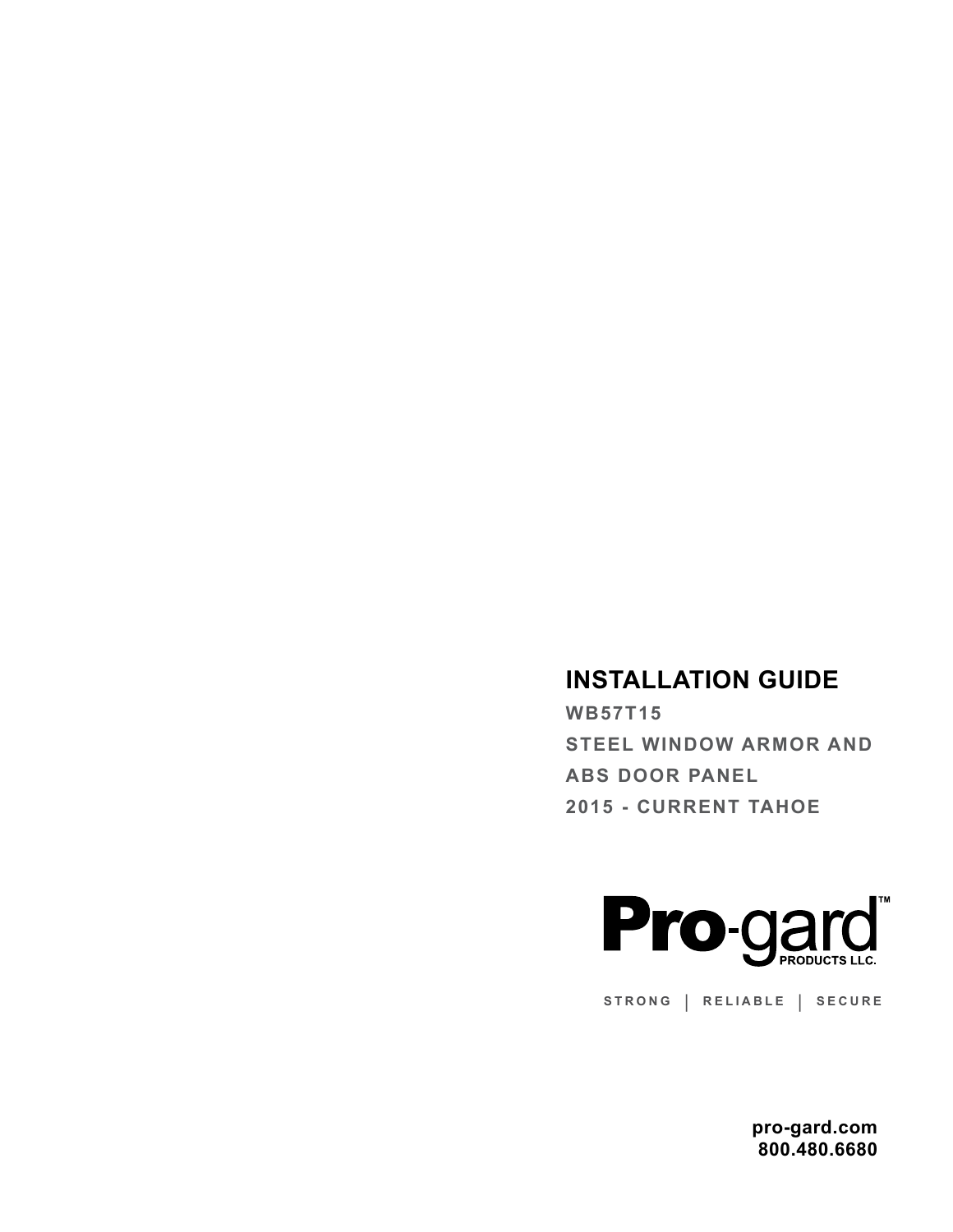## THESE COMPONENTS ARE REQUIRED <u>TO INSTALL THE PRO-GARD STEEL WINDOW ARMOR</u>



# **I. Refer to the diagram on the last page to verify all parts were received.**

# **II. The following tools will be required to complete the installation.**

- 1. Drill with standard  $#2$  Philips driver
- 2. Drill bit 3/32" diameter

#### III. Read all instructions carefully before starting the assembly process.  $\mathbf{u}_\mathbf{S}$  carefully before starting the assem

**NOTE:** Locate all wiring before drilling holes or installing any fasteners.

# **IV. OEM Door Panel Removal**

A. Remove the OEM door panel from the door frame. (See Fig. 1)

 *Note: Remove the window seal from door panel, this will be used before the window armor is installed.*

- B. Now remove the door speaker from the vehicle.
- C. Next Push the large rubber grommet into the door shell, along with the wires. Also push in the door latch cable and lower the door lock rod out of the way. Fig. 1 PASSENGER-SIDE SHOWN

OEM DOOR PANEL

- D. Remove the power window switch from the door panel and reconnect it to the vehicle wiring harness.
- E. Secure the door latch cable to the door frame so it will not rattle.
- F. Make sure the power window switch is connected to the harness, protect it from moisture and secure the harness inside the door frame away from the window travel.

 *Note: The window switch must be reinstalled. If window switch is not reinstalled the vehicle will register that the door is ajar. Furthermore. the driver will not have the ability to roll the window up or down.*

.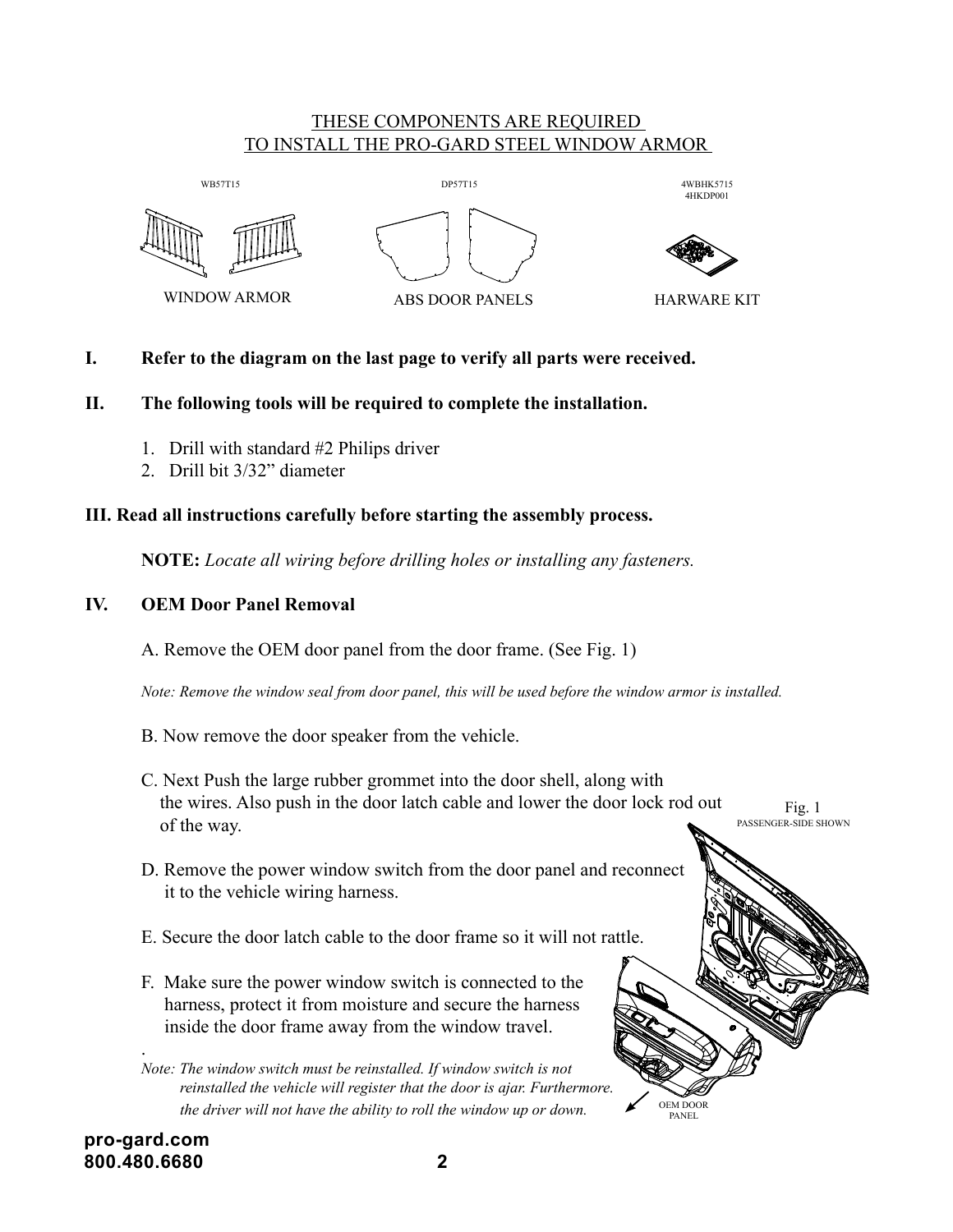## **V. ABS Door Panel Installation**

- A. Place the window seal back onto the door frame as though the door panel was there.
- B. Next, place the ABS Door Panel against the door and align. Once the panel fits flush around the door latch (see Fig. 2), install one #8 x 5/8 to both sides of the door. Ensure that the side of the ABS Door panel closest to the door hinges is flush with the door.
- C. Attach the remainder of the door panel, from top to bottom with the supplied screws, Type A-self tapping, sometimes it is necessary to drill a 3/32" pilot. (See Fig. 3)

## **VI. Window Armor Installation**

- A. Raise the Window Armor above the ABS door panel. Then lower the Window Armor so that the ABS door panel slides into the Window Armor's lower bracket. Ensure that the retaining flanges on lower bracket fit onto the window seal correctly. Continue to force down until it locks into place.
- B. Center the outside of the metal mounting frame on the door from side to side. While appling pressure down on the Window Armor, mark two horizontal lines on the factory trim that surrounds the window frame. (See Fig. 5)
- C. Next, remove the Window Armor by pulling on the inner tab from the lower bracket and lift. Remove the window trim and cut off the upper section of the factory trim. Now reinstall the trim and Window Armor.
- D. Align the upper bracket of the Window Armor to the upper door frame, before securing.
- E. Install six screws in the upper bracket of the Window Armor. Using the #8 x 5/8 self tapping screws. Followed by the remaining two lower screw locations in the lower bracket of the Window Armor. (See Fig. 4)
- F. Lastly, ensure that the window trim is flush to the bottom of the upper Window Armor bracket and install a single screw at the top of each side. (See Fig. 5)

### **VII. Installation Complete**

**pro-gard.com 800.480.6680 3**



PASSENGER-SIDE SHOWN

Fig. 3

Fig. 4 DRIVER-SIDE SHOWN